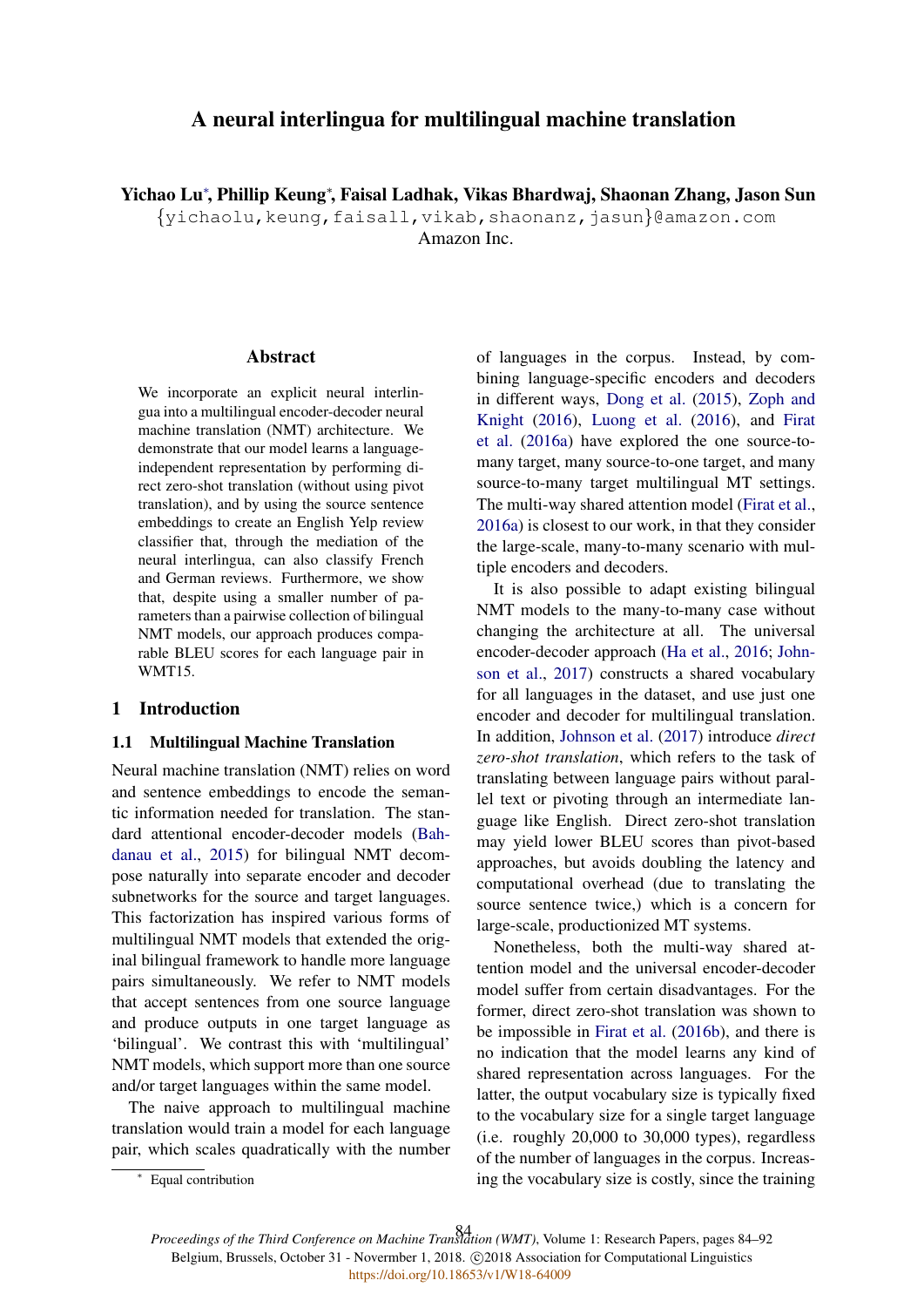and inference time scales linearly with the size of the decoder's output layer.

## 1.2 Our Contributions

In this work, we construct an explicit *neural interlingua* for multilingual NMT, which addresses some of the limitations in existing approaches. Our contributions are threefold:

Firstly, we describe an attentional neural interlingua that receives language-specific encoder embeddings and produces output embeddings which are agnostic to the source and target languages.

Secondly, we perform zero-shot translation (without pivot translation) for the Fr $\leftrightarrow$ Ru, Zh $\leftrightarrow$ Es and  $Es \leftrightarrow Fr$  pairs of the updated UN Parallel Corpus (Ziemski et al., 2016). At the time of writing, our approach is the only alternative to the universal encoder-decoder model for direct neural zero-shot translation. We observe a significant improvement in zero-shot translation performance compared to that model.

Finally, we demonstrate that our model generates useful representations for crosslingual transfer learning. We use the source sentence embeddings from our translation model to create an English Yelp review classifier that can, through the mediation of the interlingua, classify French and German Yelp reviews. We also show that the sentence embeddings of parallel translations are close to each other in a low-dimensional space.

## 2 Model Architecture



Figure 1: Our encoder-decoder model with the neural interlingua, trained on WMT15. The neural interlingua is an attentional encoder that converts languagespecific embeddings to language-independent ones. Here, we illustrate the flow of data from English  $\rightarrow$ Interlingua → Finnish, and Russian → Interlingua → English.

Figure 1 illustrates our basic model architecture. Each language has its own recurrent encoder and decoder. We attempt to construct a neural interlin-



Figure 2: An in-depth look at the network structure when training/predicting with an En-De batch. The English sentence is fed through the English bidirectional LSTM encoder. The encoder states are passed into the neural interlingua, which is an attentional LSTM encoder. Finally, the hidden states of the interlingua are consumed by the German attentional LSTM decoder to generate the German translation.

gua by passing the language-specific encoder embeddings through a shared recurrent layer, whose output embeddings are then passed to languagespecific decoders.

The figure describes the flow of data in the model; each minibatch only contains one source language and one target language, and only the parameters in the source encoder, interlingua, and target decoder are used for the forward and backward passes. During training, the source and target languages in each minibatch rotate according to a schedule (see Algorithm 1). In Figure 2, we illustrate how an English sentence is converted into a German one.

As with most sequence-to-sequence models, we can view the generation of the next token in the target sentence as the application of a series of neural network operations on the source sentence and the partial output thus far. We model the probability of each target sentence as follows,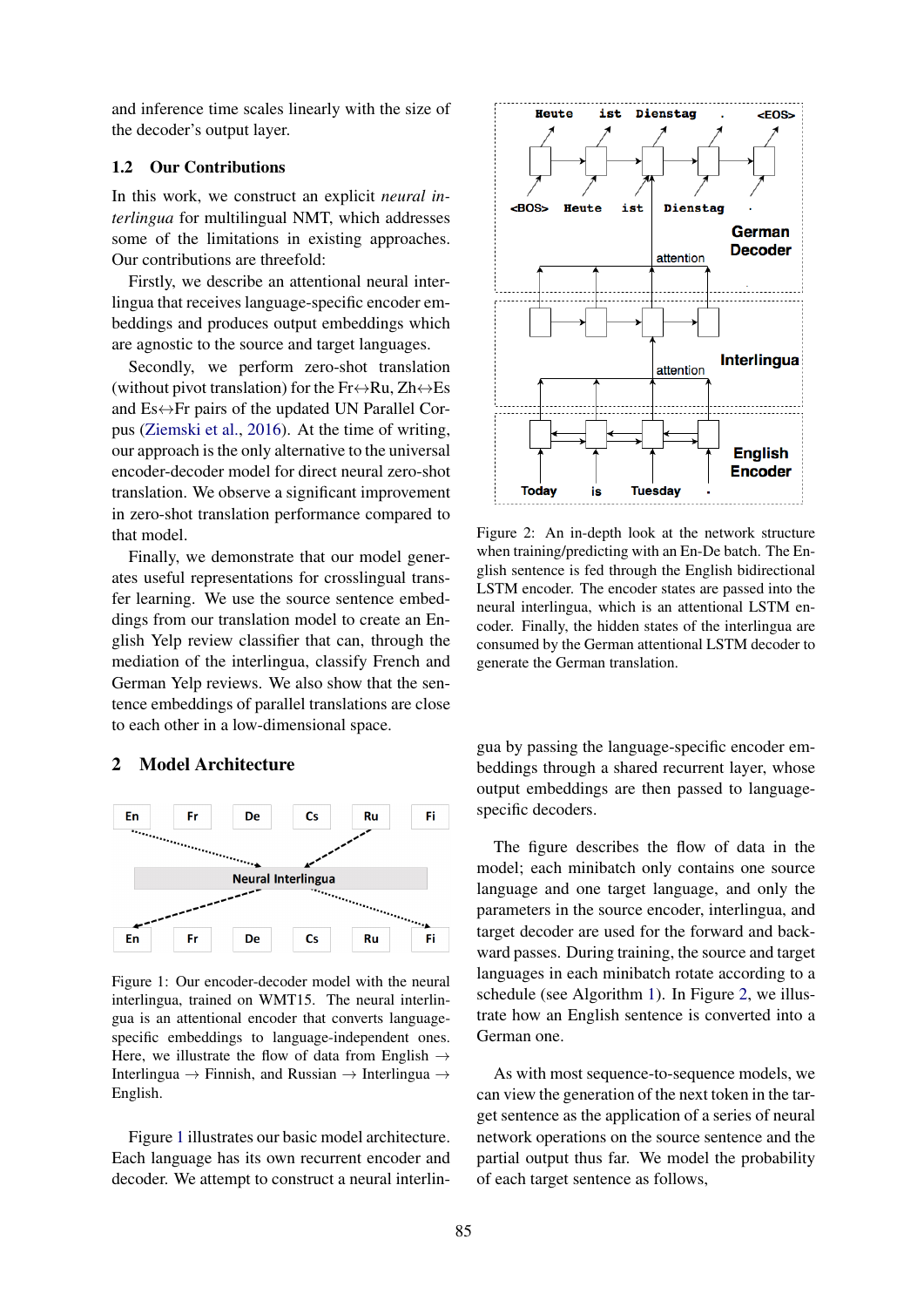$$
p(y_i|y_{< i}, x) = \text{Dec}_t(\text{Inter}(\text{Enc}_s(\text{Emb}_s(x))),
$$

$$
y_{i-1}, h_{i-1}^t)
$$

where  $y$  is the target sentence,  $x$  is the source sentence,  $Dec<sub>t</sub>$  is the decoder for the target language t, Inter is the neural interlingua,  $Enc_s$  is the encoder for the source language  $s$ ,  $Emb<sub>s</sub>$  is the word embedding matrix for s,  $h_{i-1}^t$  is the state of the decoder at step  $i - 1$ ,  $s \in \{1, ..., S\}$  is the index of the source language, and  $t \in \{1, ..., T\}$  is the index of the target language.

The source sentence  $x$  is transformed from a sequence of one-hot representations to a sequence of word embeddings  $B^s$  through  $Emb_s$ ,

$$
B^s = \mathrm{Emb}_s(x^s)
$$

 $B^s$  is a  $b^s \times L_x$  matrix, where  $L_x$  is the length of the source sentence, and  $b^s$  is the size of the word embedding for the source language s.

The sequence of word embeddings is converted into a sentence representation  $E^s$  by Enc<sub>s</sub>,

$$
E_{.,i}^s = \text{Enc}_s(B^s)_{.,i}
$$
  
= 
$$
\text{BiLSTM}(B_{.,i}^s, h_{i-1}^s)
$$

 $E^s$  is a  $e^s \times L_x$  matrix, where  $e^s$  is the size of encoder's output. The notation  $X_{i,i}$  refers to the  $i<sup>th</sup>$  column of the matrix X. BiLSTM is a bidirectional LSTM network, with forward and backward states  $h_{i-1}^s = [\overrightarrow{h}_{i-1}^s, \overleftarrow{h}_{i+1}^s]$  for step  $i-1$ .

The neural interlingua Inter is an attentional encoder that maps the language-specific representation  $E^s$  to an interlingual representation  $I$ ,

$$
\begin{aligned} I_{\cdot,i} &= \text{Inter}(E^s)_{\cdot,i} \\ &= W^I[\text{LSTM}(c^I_i, h^I_{i-1}), c^I_i] + b^I \\ &= W^I[h^I_i, c^I_i] + b^I \end{aligned}
$$

where  $h_{i-1}^I$  is the interlingua LSTM state for  $i-1$ step  $i-1$ ,  $c_i^I = \sum_{j=1}^{L_x} \alpha_{ij}^I E_{:,j}^s$  is the attentional context vector,  $\alpha_{ij}^I = \frac{exp(e_{ij}^I)}{\sum_{j} exp(e_{ij}^I)}$  $\frac{exp(e_{ij}^z)}{\sum_j exp(e_{ij}^I)}$  and  $e_{ij}^I =$  $MLP_I(h_i^I, E_{:,j}^s)$  are the normalized and unnormalized attention weights introduced in Bahdanau et al. (2015), and  $z = [x, y]$  denotes the concatenation of the vectors  $x$  and  $y$  into a new vector  $z$ . We perform an affine transformation with  $W^I$ ,  $b^I$ 

to project the interlingua output to the desired dimensions.

I is a  $e^i \times L_i$  matrix, where  $e^i$  is the size of the interlingua's output. The output of the neural interlingua is always fixed in length to  $L<sub>i</sub>$  (where  $L_i = 50$  in our experiments), regardless of the length of the source sentence. We chose  $L_i = 50$ because, during model training, we restrict the maximum source sentence length to 50. To avoid learning language-specific embeddings, we do not use indicator tokens for the source or target languages.

Finally, the decoder takes the interlingual representation I and the partial target sentence  $y_{\leq i}$  and computes the probability distribution for the next output token,

$$
p(y_i|y_{< i}, x)
$$
  
= Dec<sub>t</sub>(I, y<sub>i-1</sub>, h<sup>t</sup><sub>i-1</sub>),<sub>i</sub>  
= softmax(W<sup>t</sup>[LSTM([y<sub>i-1</sub>, c<sup>t</sup><sub>i</sub>], h<sup>t</sup><sub>i-1</sub>), c<sup>t</sup><sub>i</sub>] + b<sup>t</sup>)  
= softmax(W<sup>t</sup>[h<sup>t</sup><sub>i</sub>, c<sup>t</sup><sub>i</sub>] + b<sup>t</sup>)

where  $c_i^t = \sum_{j=1}^{L_i} \alpha_{ij}^t I_{.,j}$  is the context vector at step *i*, and  $\alpha_{ij}^t$  are the normalized attention weights. The decoders receive the source sentence only through the interlingual embedding.

Like Firat et al. (2016a), the number of encoders and decoders for our model architecture scales linearly (rather than quadratically) with the number of languages. In addition, since the neural interlingua provides a common source sentence representation to all decoders, the number of attention mechanisms also scales linearly with the number of languages.

We note that the concept of a neural interlingua is independent of the architecture that is chosen. While we use a LSTM encoder-decoder model with single-headed attention for experimental simplicity, one could also introduce a neural interlingua to a transformer network (Vaswani et al., 2017) or a CNN encoder-decoder network (Gehring et al., 2017) instead.

#### 3 Experiments

We conducted 4 experiments with our model.

We compared the performance of bilingual NMT baselines against our proposed multilingual model, and observe comparable performance across all the language pairs in WMT15.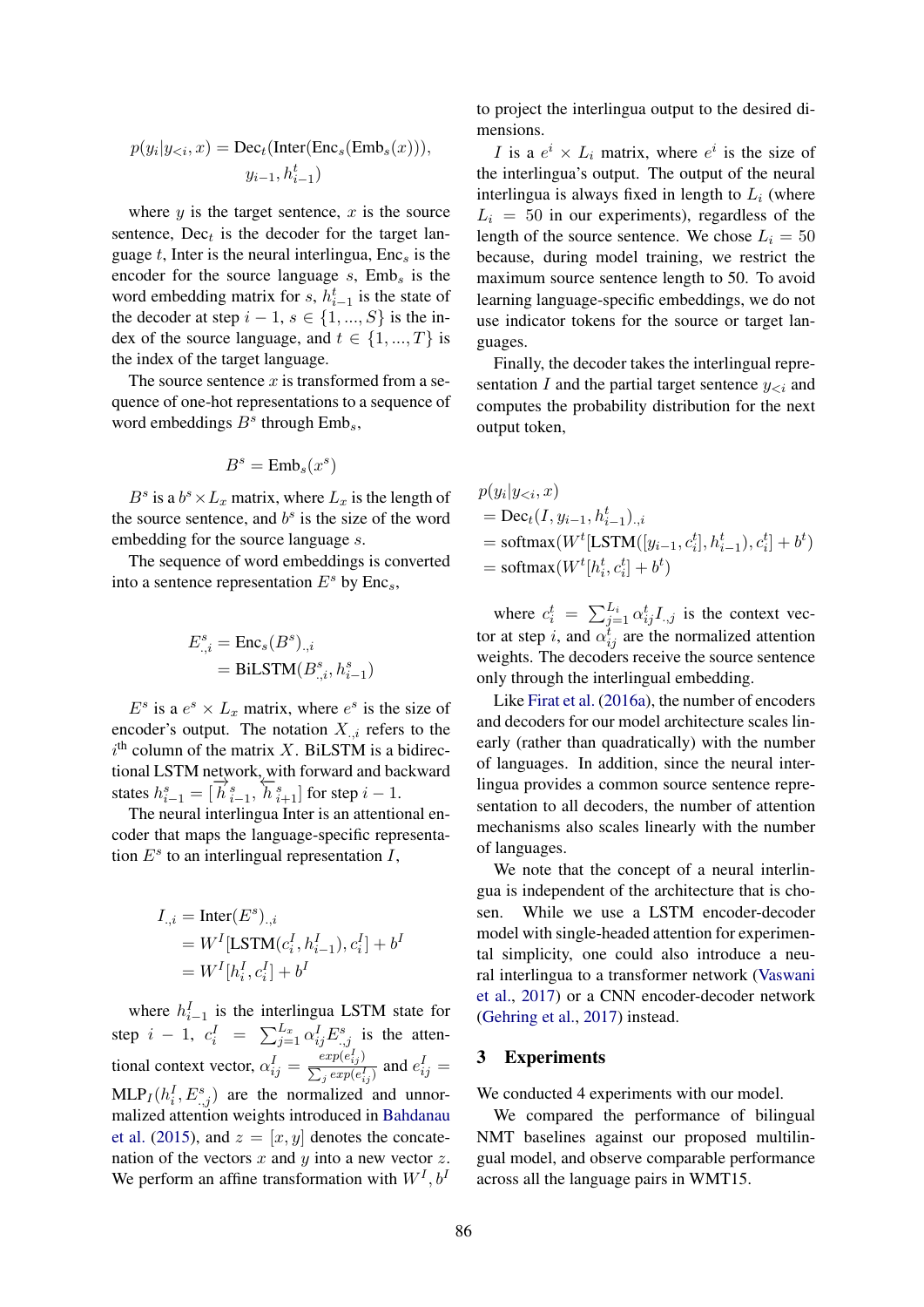| <b>Parameter</b>        | Multi<br>-lingual | <b>Bilingual</b> |  |
|-------------------------|-------------------|------------------|--|
| vocabulary size         | 30,000            | 30,000           |  |
| source embedding size   | 256               | 256              |  |
| target embedding size   | 256               | 256              |  |
| output dimension        | 512               | 512              |  |
| encoder hidden size     | 512               | 512              |  |
| decoder hidden size     | 512               | 512              |  |
| interlingua hidden size | 512               |                  |  |
| interlingua length      | 50                |                  |  |
| encoder depth           | 2                 | 4                |  |
| interlingua depth       | 1                 | ∩                |  |
| decoder depth           |                   |                  |  |
| attention type          | additive          | additive         |  |
| optimizer               | Adam              | Adam             |  |
| learning rate           | 0.0002            | 0.0002           |  |
| batch size              | 400               | 400              |  |

Table 1: Hyperparameters for the multilingual and bilingual encoder-decoder models.

We found that the language-independent sentence embeddings can be used for zero-shot multilingual classification. We train an English Yelp review classifier with the interlingual embeddings as input features, and use that model to classify French and German reviews.

We performed direct zero-shot translation for 3 language pairs in the new UN Parallel Corpus. For this task, our model showed an improvement over the model architecture described in Johnson et al. (2017). Our positive experimental finding confirms that our model provides a new approach for direct neural zero-shot translation.

Finally, we visualized the languageindependent sentence embeddings by projecting them down to 2 dimensions. We observe that parallel translations of French, German and English sentences remain close to each other in this low-dimensional space.

#### 3.1 Model Training

The hyperparameters for the bilingual baseline models and our multilingual network are summarized in Table 1. Our multilingual model uses 1 bidirectional LSTM layer in the encoder for each input language, 1 attentional LSTM layer for the interlingua and 1 attentional LSTM layer in the decoder for each output language. The baseline bilingual models use 2 bidirectional LSTM layers in the encoder and 1 attentional LSTM layer in the decoder. We chose the Adam optimizer (Kingma and Ba, 2015), and we used importance sampling, as described in Jean et al. (2015), to accelerate model training.

#### 3.2 Language Rotation During Training

Algorithm 1: Multilingual model training schedule on WMT15. We store the cycle of language pairs in schedule, and  $x_s$  and  $y_t$  refer to the source and target sentences respectively.

 $\theta \leftarrow$  RandomInitializer()  $schedule \leftarrow {}$ for  $S \in \{En, Fr, De, Cs, Fi, Ru\}$  do for  $L \in \{Fr, De, Cs, Fi, Ru\}$  do | schedule  $+= \{(En, L), (L, En)\}$ end schedule  $+= \{(S, S)\}\$ end while *True* do for  $(s, t) \in schedule$  do  $x_s \leftarrow SampleSource(s)$  $y_t \leftarrow SampleTarget(t)$  $a \leftarrow ForwardStep(\theta, x_s, y_t)$  $\nabla \theta \leftarrow BackwardStep(a, \theta)$  $\theta \leftarrow SGDUpdate(\theta, \nabla \theta)$ end end

The language pair schedule used during training is crucial for learning an effective sentence representation. We provide the details in Algorithm 1. In our initial experiments, we cycled through 10 language pairs (i.e.  $(x \rightarrow En, En \rightarrow$ x),  $x \in \{Fr, De, Ru, Cs, Fi\}$ , where each minibatch consisted of sentences from one language pair. However, we found that the naive schedule failed to produce a useful representation for zeroshot translation or crosslingual text classification. Since WMT15 is not a multi-parallel corpus, the model essentially learns to handle two separate tasks, namely translation from English and translation to English. For instance, since the output of the De encoder and the En encoder would never be used by the same decoder, there is no reason for De and En source sentences to share the same embedding, even if they are translations of each other.

To encourage the model to share the encoder representations across English and non-English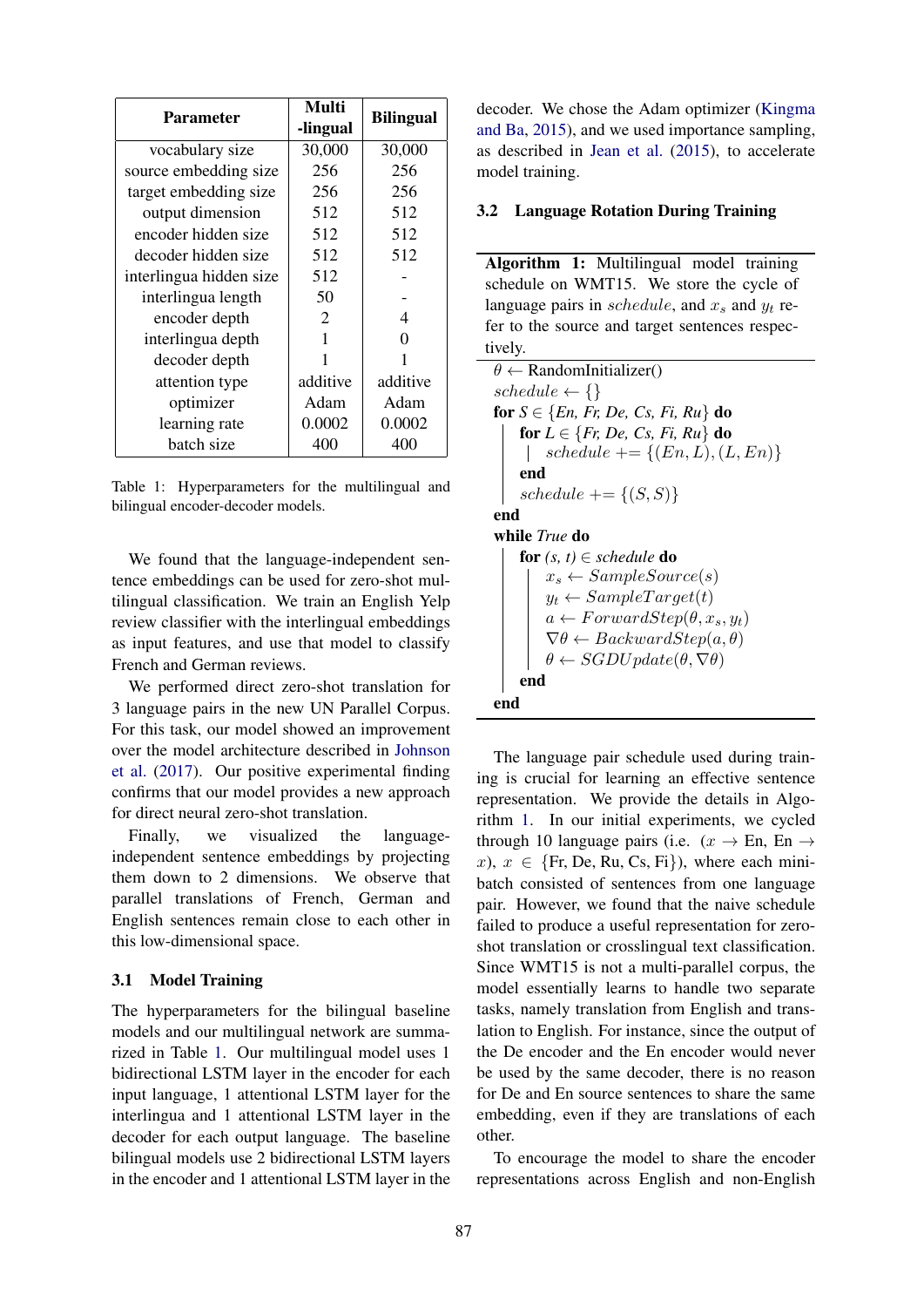| Source | <b>Target</b> | <b>Bilingual</b> | <b>Multilingual</b> |
|--------|---------------|------------------|---------------------|
|        | Fr            | 34.85            | 33.80               |
|        | De            | 23.67            | 23.37               |
| En     | Cs            | 17.60            | 16.62               |
|        | Ru            | 21.26            | 21.92               |
|        | Fi            | 11.55            | 13.34               |
| Fr     |               | 30.72            | 30.24               |
| De     |               | 27.08            | 27.29               |
| Cs     | En            | 23.00            | 23.87               |
| Ru     |               | 24.14            | 26.15               |
| Fi     |               | 14.77            | 16.58               |

Table 2: Comparison of BLEU scores across language pairs in newstest2015 and newsdiscuss2015. We show the results for the bilingual baseline NMT models and our multilingual NMT model.

source sentences, we added an extra identity language pair (i.e.  $De \rightarrow De$ ,  $En \rightarrow En$ , etc.) to the rotation. The identity pair forces the source embeddings to be compatible with an additional decoder. We found that when we did not include the identity mapping task during training, the zero-shot BLEU score was  $< 1.0$  for the Fr-Ru language pair.

## 3.3 Multilingual NMT versus Bilingual NMT

We used the training corpora from the WMT15 translation task to train our encoder-decoder models. The dataset provides English  $\leftrightarrow$  (German, French, Czech, Russian, Finnish) parallel sentences. We followed the standard WMT preprocessing recipes<sup>1</sup>, which are based on the Moses library (Koehn et al., 2007). For each language, we created a vocabulary of 30,000 word pieces using byte pair encoding (Sennrich et al., 2016). Sentences longer than 50 word pieces were removed from the training corpus. We used newstest2014 and newsdev2015 as our development set, and newstest2015 and newsdiscuss2015 as our test set.

We compared the performance of the multilingual model against bilingual baseline models. The BLEU scores are provided in Table 2. Results are reported on newstest2015 and newsdiscuss2015. We see that, while the performance is broadly similar (i.e. generally <1.0 BLEU) between the our model and the baselines, there is a decrease in BLEU for higher-resource languages (e.g. Fr) and an increase in BLEU for lower-resource languages (e.g. Fi, Ru). We suspect that this is a consequence of the language pair schedule, which cycles through all language pairs as though they were equally frequent in the corpus. A similar effect was also observed in Johnson et al. (2017).

Currey et al. (2017) have shown that (specifically in low-resource settings) using copied monolingual data can improve model performance. We followed the technique in Currey et al. (2017) to strengthen the baseline models, but did not observe an improvement in the final BLEU score. This may be due to the fact that even the smallest language pair in WMT15 has 2 million sentence pairs, which is more than 3 times larger than either the Tr-En or Ro-En pairs discussed in Currey et al. (2017).

As with Firat et al. (2016a), we generally see an improvement when translating to English. We believe that this is because the English language model is stronger in the multilingual case, since the English decoder sees more English text.

#### 3.4 Zero-shot Multilingual Classification

We constructed a multilingual Yelp review dataset from a subset of the Yelp Challenge (Round 10) corpus. We restrict ourselves to English, French, and German reviews. The training corpus consists of 5,000 English Yelp reviews, and the test sets contain 4,000 reviews for each language. The French and German reviews were extracted by applying language detection on reviews from Quebec, Canada and Baden-Württemberg, Germany. The review scores were binarized, where 4 and 5 star reviews were labeled as positive, and 1 and 2 star reviews were labeled as negative. We reuse the encoders trained in Section 3.3 in this section's experiments.

At training time, an English Yelp review is treated as one sentence; we do not apply sentence segmentation to the review. It is passed through the English encoder, and the neural interlingua converts the English sentence representation to a fixed-length representation. To create a feature vector for the text classifier, we apply mean-pooling to the sentence representation. Under our experimental settings, every sentence is converted to a  $512 \times 50$  interlingual embedding, which is mean-pooled into a 512-dimensional vector. We then fit a logistic regression model using this feature vector and the sentence polarity as the binary label. The classifier is only trained on En-

 $^{1}$ e.g. http://data.statmt.org/wmt17/ translation-task/preprocessed/de-en/ prepare.sh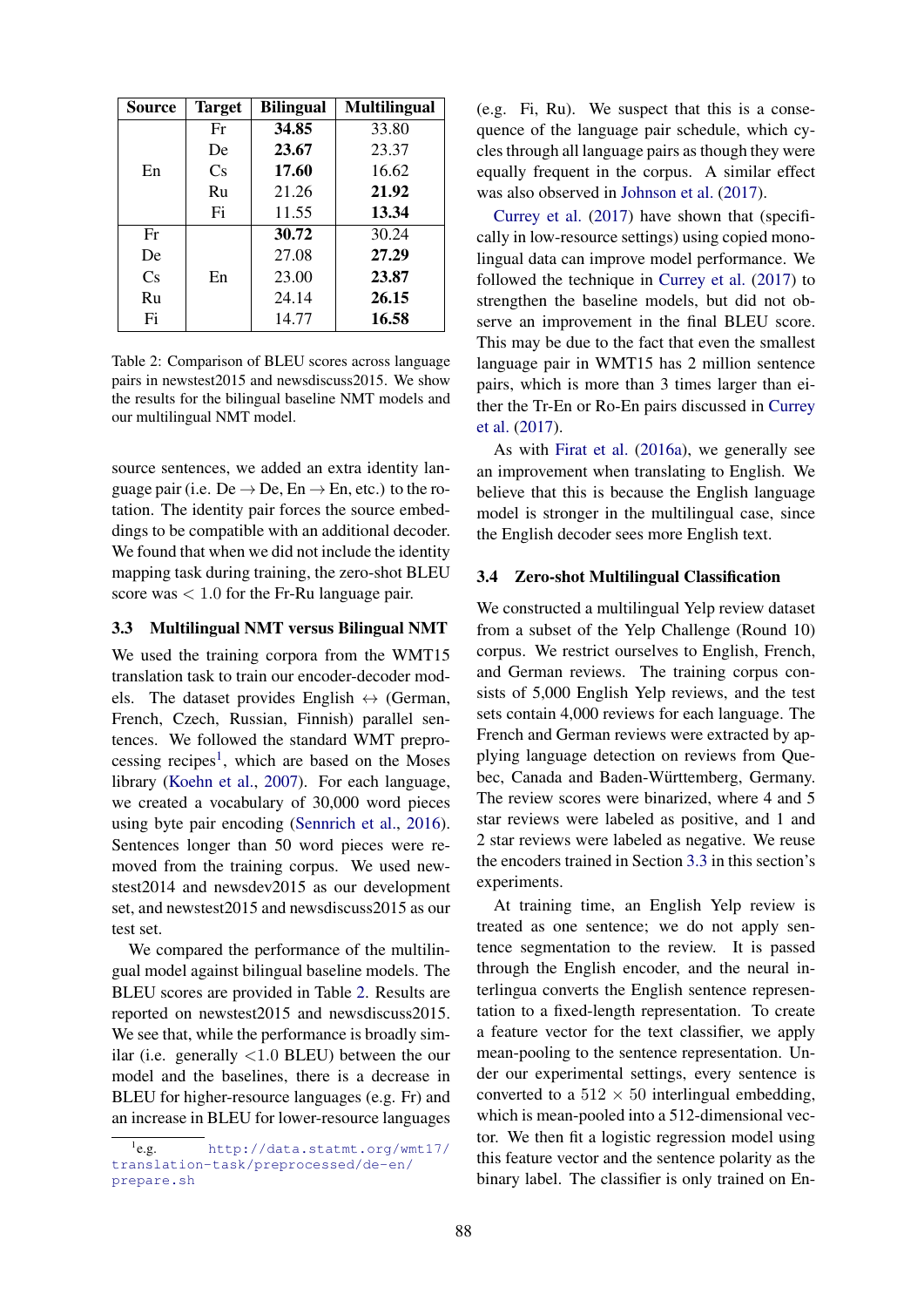| <b>Color</b> | Lang. | Text                                                                                                          |
|--------------|-------|---------------------------------------------------------------------------------------------------------------|
| Green        | En    | spreads between sovereign bonds in Germany and those in other countries were relatively unaffected            |
|              |       | by political and market uncertainties concerning Greece in late 2014 and early 2015.                          |
|              | Fr    | par contre, la différence entre les obligations souveraines allemandes et celles d'autres pays a été          |
|              |       | relativement peu touchée par les incertitudes politiques et les doutes des marchés concernant la Grèce        |
|              |       | fin 2014 et début 2015.                                                                                       |
|              | Ru    | политическая и рыночная нестабильность, связанная с ситуацией в Греции в конце                                |
|              |       | 2014 - го и начале 2015 года, практически не отразилась на спредах доходности между                           |
|              |       | государственными облигациями Германии и других стран.                                                         |
| Red          | En    | 13. we underscore the need to accelerate efforts at all levels to achieve the objectives of the international |
|              |       | arrangement on forests beyond 2015 and the need to establish a stronger, more effective and solid             |
|              |       | arrangement for the period 2015 to 2030;                                                                      |
|              | Fr    | 13. nous soulignons qu'il faudra redoubler d'efforts à tous les niveaux pour atteindre les objectifs de       |
|              |       | l'arrangement international après 2015 et qu'il faudra mettre en place un arrangement plus solide et          |
|              |       | plus efficace pour la période 2015 - 2030;                                                                    |
|              | Ru    | 13. мы подчеркиваем, что необходимо активизировать усилия на всех уровнях в                                   |
|              |       | интересах достижения целей международного механизма по лесам на период после 2015                             |
|              |       | года и создать действенный, более эффективный и надежный механизм на период 2015                              |
|              |       | - 2030 годов;                                                                                                 |
| Orange       | En    | the various training activities are listed in table 2 below.                                                  |
|              | Fr    | on énumère dans le tableau 2 ci - dessous les diverses activités de formation.                                |
|              | Ru    | в представленной далее таблице 2 приведен перечень различных мероприятий по                                   |
|              |       | профессиональной подготовке.                                                                                  |
| Blue         | En    | the Conference affirms that, pending the realization of this objective, it is in the interest of the very     |
|              |       | survival of humanity that nuclear weapons never be used again.                                                |
|              | Fr    | elle affirme que, en attendant la réalisation de cet objectif, il est dans l'intérêt de la survie même de     |
|              |       | l'humanité que les armes nucléaires ne soient plus jamais utilisées.                                          |
|              | Ru    | конференция заявляет, что, пока эта цель не достигнута, необходимо в интересах                                |
|              |       | самого выживания человечества добиться того, чтобы ядерное оружие никогда не                                  |
|              |       | было вновь применено.                                                                                         |

Table 3: Text of the parallel sentences in Figure 3.

|                   | <b>Input Language</b> |                    |                    |  |  |
|-------------------|-----------------------|--------------------|--------------------|--|--|
|                   | En                    | De                 | Fr                 |  |  |
| <b>Trigram</b>    | $91.6\% \pm 0.9\%$    | $89.6\% \pm 0.9\%$ | $91.5\% \pm 0.9\%$ |  |  |
| <b>Embeddings</b> | $91.5\% \pm 0.9\%$    | $89.2\% \pm 0.9\%$ | $91.1\% \pm 0.9\%$ |  |  |
| % Positive        | 82.9%                 | 86.7%              | 88.5%              |  |  |

Table 4: Accuracy for crosslingual Yelp binary review classification. The trigram baseline model was trained on English reviews, and tested on English reviews and English translations of French and German reviews. The embedding-based classifier uses interlingual embeddings from our model in Section 3.3. '% Positive' refers to the proportion of the test set that has a positive label.

glish reviews.

At prediction time, we pass the text of a German review through the German encoder and the interlingua, which is again mean-pooled to form a 512 dimensional vector. Since the interlingual representation should be language-independent, we can attempt to classify German reviews by providing the vector representation of the German review to the English classifier. We use the same process for French reviews.

In Table 4, we compare the accuracy of the classifier trained on English review embeddings to that of a baseline model. We established the baseline by training a trigram classifier on the English reviews, and used English translations of the French and German reviews for classification. We obtained the translations through the Google Translate API. The classification accuracy using the interlingual embeddings or the translated French and German reviews are similar, which shows that the embeddings have retained semantic information in a language-independent way.

#### 3.5 Direct Zero-shot Translation

The updated UN Parallel Corpus (Ziemski et al., 2016), unlike the WMT corpus, is a fully multiparallel corpus that contains English, Spanish, French, Arabic, Chinese and Russian text. We used this corpus as a testbed for our zero-shot translation experiments.

We trained our multilingual model on the UN corpus, following the same settings that we used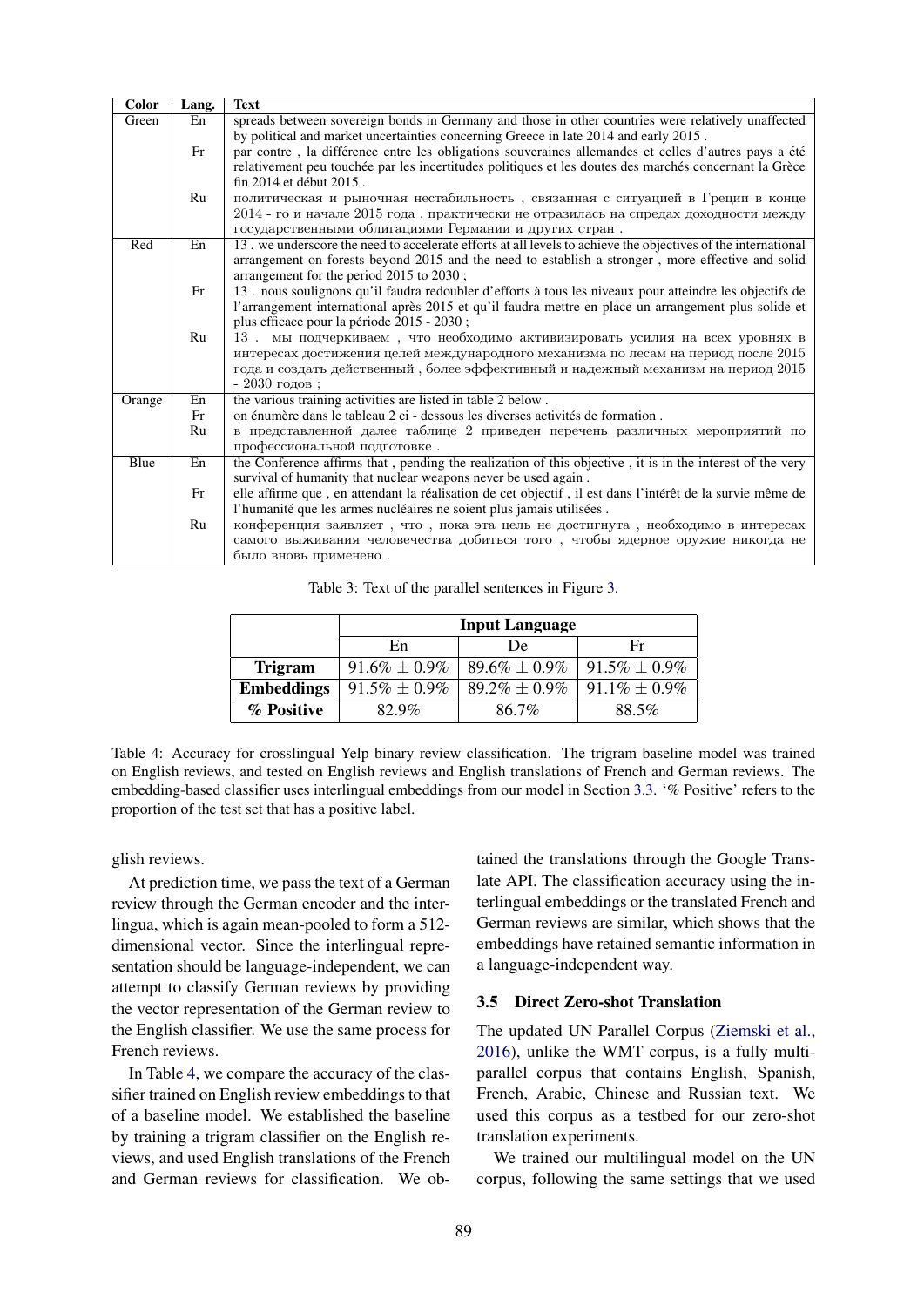|                   | Fr-Ru | Ru-Fr | $Es-Zh$ | Zh-Es | Es-Fr | <b>Fr-Es</b> |
|-------------------|-------|-------|---------|-------|-------|--------------|
| This Work         | 18.24 | 21.61 | 17.66   | 18.66 | 30.08 | 31.94        |
| Univ. Enc-Dec     | 8.77  | 9.76  | 8.62    | 6.13  | 15.04 | 14.37        |
| <b>Pivot</b>      | 20.87 | 27.34 | 26.03   | 26.01 | 31.84 | 32.93        |
| <b>Direct NMT</b> | 28.29 | 33.26 | 32.36   | 32.69 | 41.38 | 44.49        |

Table 5: Zero-shot BLEU scores on the UN Parallel Corpus on selected language pairs. The universal encoderdecoder, pivot and direct NMT results were retrieved from Miura et al. (2017). Our proposed model outperforms the universal encoder-decoder model (Johnson et al., 2017) on the zero-shot translation task.

for the WMT corpus (see Table 1 and Algorithm 1). The text was processed following the steps provided in Miura et al. (2017). We restrict the training corpus to sentence pairs that have English as either the source or target language.

We used the Fr-Ru, Es-Zh and Es-Fr portions of the test set from the UN corpus for the zero-shot translation evaluation. The training dataset that we constructed does not contain direct Fr-Ru, Es-Zh or Es-Fr sentence pairs. The test set contains 4,000 sentence pairs for each language pair.

We examine the BLEU scores for zero-shot translation on the UN corpus in Table 5. The universal encoder-decoder, pivot and direct NMT results were retrieved from (Miura et al., 2017). By 'direct NMT', we refer to a model trained directly on the parallel text.

Our multilingual model performs significantly better on the direct zero-shot task than the universal encoder-decoder approach of Johnson et al. (2017). Generally, our model does not perform as well as the pivot approach, though in the case of Es-Fr and Fr-Es, the difference is surprisingly small  $(<2.0$  BLEU).

Improving direct zero-shot methods to reach parity with pivot translation has practical consequences for large-scale NMT systems, like reduced latency and computational overhead. (Recall that pivot translation must translate every source sentence twice; first into the intermediate language, and then into the target language.) Our results show progress towards the goal of transitioning away from pivot-based methods to neural zero-shot translation.

#### 3.6 Interlingua Visualization

In Figure 3, we plot the embeddings for 4 groups of parallel sentences. Sentences from the same group share the same color. Each group contains one French, one English and one Russian sentence which are parallel translations of each other. We



Figure 3: Interlingual embeddings for four groups of parallel English, French, and Russian sentences from the UN Parallel Corpus. The 512-dimensional meanpooled interlingual sentence embeddings were projected down to  $\mathbb{R}^2$  using PCA. Refer to Table 3 for the colors and text of the sentences.

provide the text of the embedded sentences in Table 3.

The embeddings were generated by meanpooling each sentence embedding to a 512 dimensional vector and projecting it to  $\mathbb{R}^2$  using PCA. From the figure, we observe a clear separation between different groups of sentences, while sentences within the same group remain close to each other in space. This is the expected outcome if our model has captured language-independent semantic information in its sentence representations.

#### 4 Related Work

## 4.1 Networks with Language-specific Encoders and Decoders

The many-to-one approach explored in Zoph and Knight (2016) primarily considers the trilingual case, where a multi-parallel corpus is available, and uses 2 encoders simultaneously to provide the source context for the decoder. We note that using 2 encoders simultaneously requires having 2 source sentences for every desired target sentence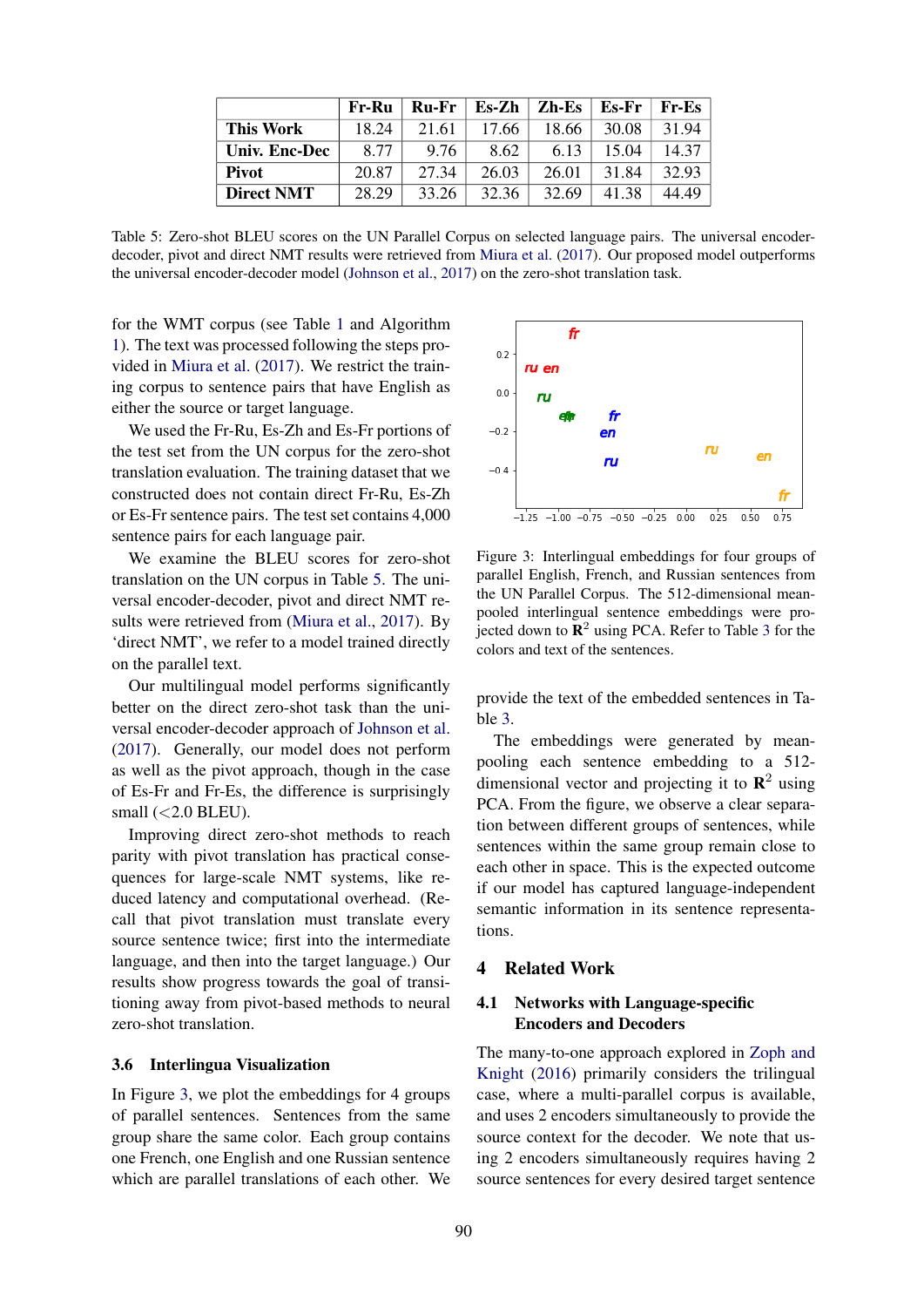at prediction time, which is not the setting that we investigate here.

By combining a single encoder with multiple attentional decoders, the one-to-many approach presented in Dong et al. (2015) showed an improvement in translation performance, due to the increase in the number of sentences seen by the encoder and through multi-task learning.

The many-to-many approach in the shared attention model (Firat et al., 2016a) assigns a different encoder and decoder to each language, but shares the decoders' attention mechanisms. By specifying a 'universal' attention mechanism for all language pairs, Firat et al. (2016a) avoid creating as many attention mechanisms as there are language pairs (i.e. avoids quadratic scaling).

However, the attention mechanism acts as the alignment model between the source and target sentences, and a shared attention mechanism may be too restrictive, especially for languages that have very different word orders. Our interlingual approach relaxes the requirement of a single, shared attention mechanism. In our framework, there are as many attention mechanisms as there are decoders.

#### 4.2 Universal Encoder-Decoder Networks

Johnson et al. (2017) have foregone the use of multiple encoders and decoders, and instead use one universal encoder and one universal decoder. They constructed a joint vocabulary for all languages in the corpus, consisting of word pieces derived from a byte-pair encoding (Sennrich et al., 2016) on the union of the vocabulary of all the languages, and include special tokens to indicate what the output language should be. Ha et al. (2016) follow a similar approach, but the shared vocabulary is constructed by prepending a language identifier to each token.

The universal encoder-decoder approach does have some shortcomings. Johnson et al. (2017) rely on the existence of a shared vocabulary, which may not be as sensible in some combinations (e.g. Chinese and English) as in others (e.g. Spanish and Portuguese). If the languages' vocabularies do not share many word pieces, then either the decoder's output layer will be very large, which slows down training and inference, or the output layer will be artificially constrained to a manageable size, which impacts translation performance.

Our approach, on the other hand, allows each

target language to retain its own decoder. The total vocabulary size can then expand with the number of languages without affecting training or inference speed.

#### 4.3 Zero-shot Translation

One of the challenges in multilingual MT is data sparsity, which refers to the lack of parallel text for every possible language pair in a corpus. Zeroshot translation is the task of translating between language pairs without parallel text.

An early approach to allow zero-shot translation made use of a 'pivot' language in the translation process (Boitet, 1988). For instance, in sentencebased pivoting, the source sentence is translated into a pivot language, and from the pivot language translated to the target language. Various extensions of the pivot technique have been proposed over the years, see Utiyama and Isahara (2007), Chen et al. (2017), Miura et al. (2017), Cohn and Lapata (2007).

Universal encoder-decoder systems like Johnson et al. (2017) have demonstrated the ability to perform direct zero-shot translation without using a pivot language at all, albeit with a significant BLEU reduction for some language pairs.

#### 5 Conclusion

We incorporate a neural interlingua component into the standard encoder-decoder framework for multilingual neural machine translation, and demonstrate that the resulting model learns language-independent sentence representations, enabling zero-shot translation and crosslingual text classification.

We perform direct zero-shot translation for 3 language pairs without pivoting through an intermediate language like English. We observe an improvement in zero-shot translation performance compared to the universal encoder-decoder results reported in Miura et al. (2017). Furthermore, we use the learned encoder to train an English Yelp review classifier that can, with the help of the interlingual embeddings, also classify German and French reviews. Finally, our experiments showed that the results from our model are comparable to the results from bilingual baselines.

In future work, we intend to address the significant performance gap between direct neural zeroshot translation and pivot translation. By manipulating the sentence embeddings in an appropriate